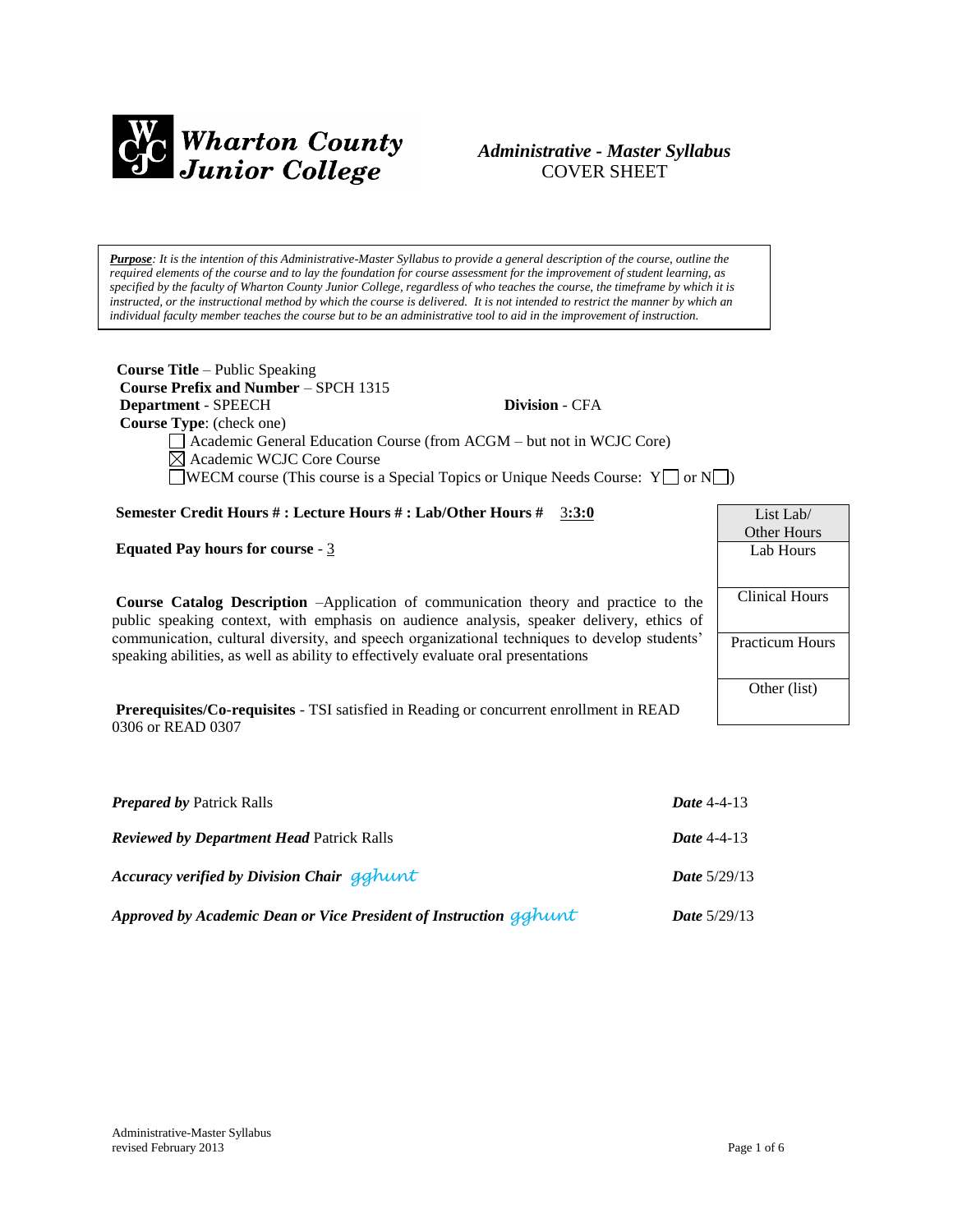

- **I. Topical Outline** Each offering of this course must include the following topics (be sure to include information regarding lab, practicum, clinical or other non-lecture instruction):
- Elements of public speaking, basic communication theory Communication apprehension Listening Topic, purpose, thesis Researching the speech topic Audience Analysis Organizational patterns Introductions, conclusions, transitions **Outlining** Effective speech delivery Developing the informative speech Developing the persuasive speech

#### **II. Course Learning Outcomes**

| <b>Learning Outcomes</b><br>Upon successful completion of this course,<br>students will:                                                   | <b>Methods of Assessment</b>                                                                                                                                                                                                                                                                                                                                                                                             |
|--------------------------------------------------------------------------------------------------------------------------------------------|--------------------------------------------------------------------------------------------------------------------------------------------------------------------------------------------------------------------------------------------------------------------------------------------------------------------------------------------------------------------------------------------------------------------------|
| Demonstrate an understanding of the<br>1.<br>foundational models of communication.                                                         | Students will prepare four to five oral<br>presentations to demonstrate their comprehension                                                                                                                                                                                                                                                                                                                              |
| Apply elements of audience analysis.<br>2.                                                                                                 | and proficiency skills. The following outcomes<br>are assessed during at least one presentation. The                                                                                                                                                                                                                                                                                                                     |
| Demonstrate ethical speaking and<br>3.<br>listening skills by analyzing presentations for<br>evidence and logic.                           | choice of which presentation/s varies according to<br>the teaching style of the individual instructor.<br>Outcomes assessed at least once (and may be<br>assessed with each presentation) include:<br>#1, #2, #3, #4, #5, #6, #7.<br>This course requires a departmental exit exam in<br>which knowledge of theory and communication<br>concepts are assessed. Outcomes assessed include:<br>#1, #2, #3, #4, #5, #6, #7. |
| Research, develop and deliver<br>4.<br>extemporaneous speeches with effective<br>verbal and nonverbal techniques.                          |                                                                                                                                                                                                                                                                                                                                                                                                                          |
| Demonstrate effective usage of<br>5.<br>technology when researching and/or<br>presenting speeches.                                         |                                                                                                                                                                                                                                                                                                                                                                                                                          |
| Identify how culture, ethnicity and<br>6.<br>gender influence communication.                                                               |                                                                                                                                                                                                                                                                                                                                                                                                                          |
| Develop proficiency in presenting a<br>7.<br>variety of speeches as an individual or group<br>(e.g. narrative, informative or persuasive). |                                                                                                                                                                                                                                                                                                                                                                                                                          |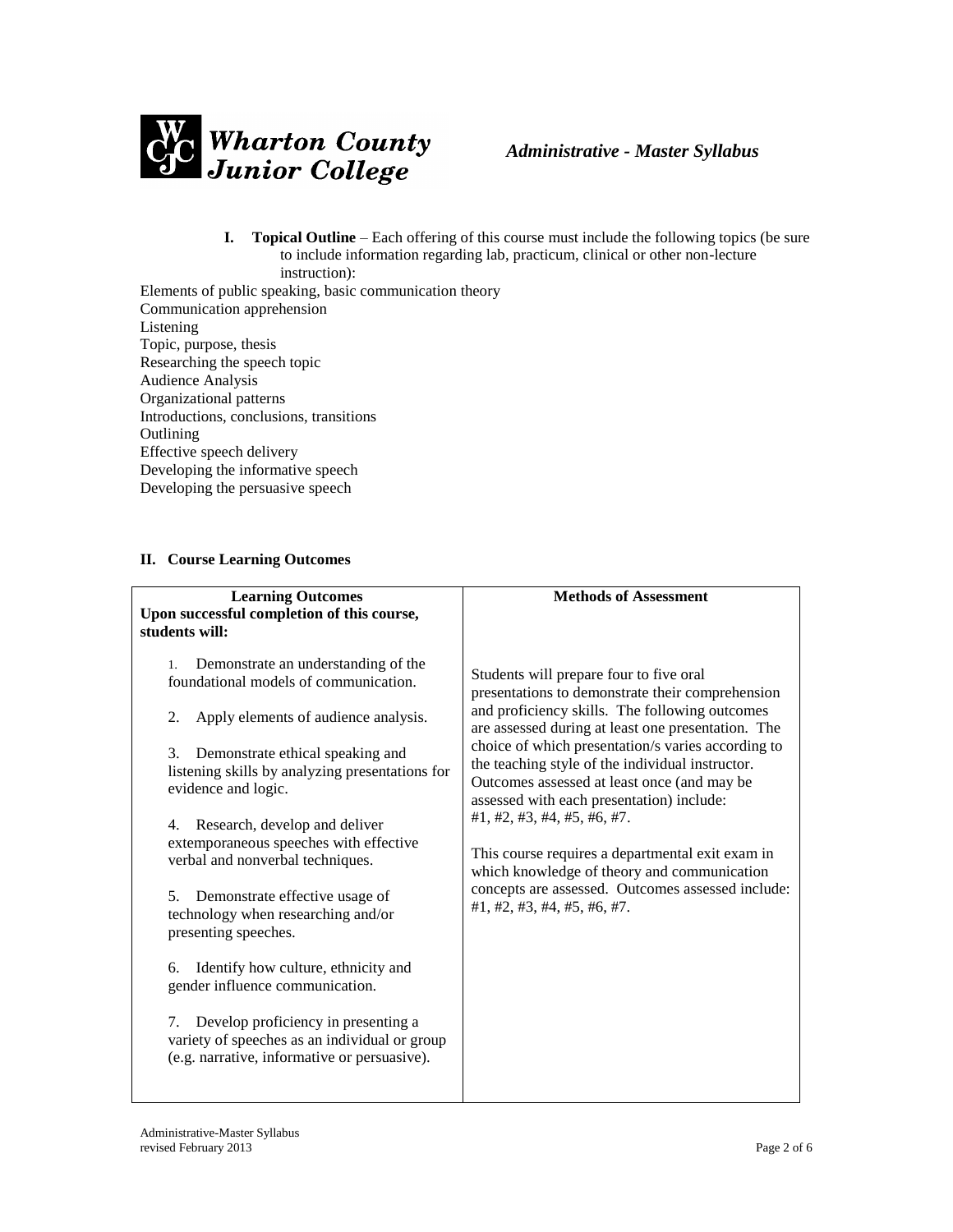# **III. Required Text(s), Optional Text(s) and/or Materials to be Supplied by Student.**

DK Guide to Public Speaking by Lisa A. Ford-Brown, Pearson, Current Edition

#### **IV. Suggested Course Maximum** - 25

#### **V. List any specific spatial or physical requirements beyond a typical classroom required to teach the course**.

Smart classroom with podium

#### **VI. Course Requirements/Grading System – Describe any course specific requirements such as research papers or reading assignments and the generalized grading format for the course**

Four or five oral presentations will be delivered in front of an audience during the semester. The speech presentations will represent 60%-83% of the overall average in the class. Written assignments will represent 17%-40%. Additionally, all students must take the departmental exit exam (which is one of the aforementioned presentations). Examination items consist of one or more of the following: multiple choice, short answer, true/false, matching, fill-in-the-blank, and essay.

A (90-100); B (80-89); C (70-79); D (60-69); F (Below 60)

### **VII. Curriculum Checklist**

- **Academic General Education Course** (from ACGM – but not in WCJC Core) No additional documentation needed

### - **Academic WCJC Core Course**

- Attach the Core Curriculum Checklist, including the following:
- Basic Intellectual Competencies
- Perspectives
- Exemplary Educational Objectives

#### - **WECM Courses**

If needed, revise the Program SCANS Matrix & Competencies Checklist.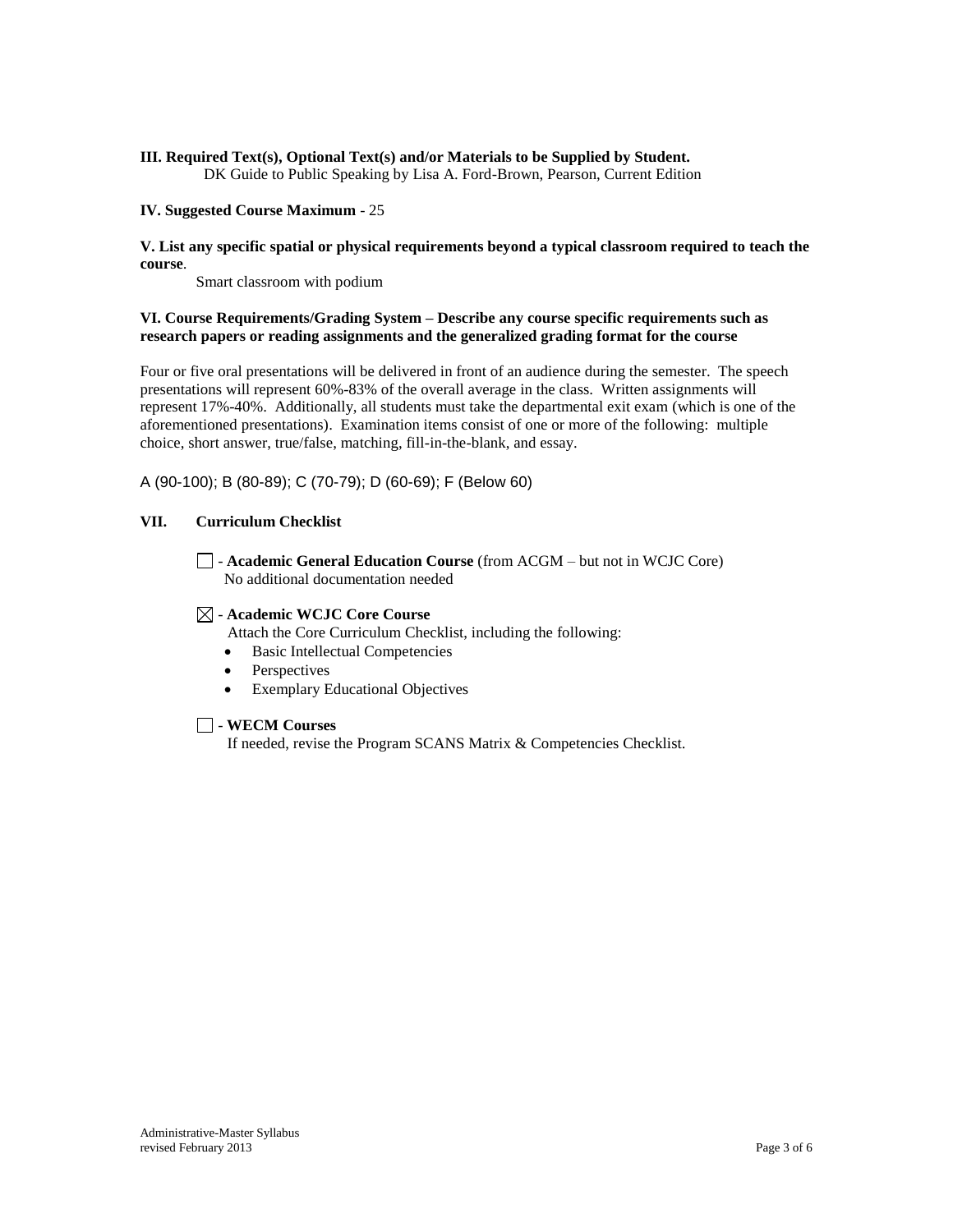

## **Page 1: Competencies**

| Course Prefix & Number: SPCH 1315                                                                                                                                                                                                                                                      |                                                                                                                                                                                                                                                                                                                                                                                                                                                                                                                                   |  |
|----------------------------------------------------------------------------------------------------------------------------------------------------------------------------------------------------------------------------------------------------------------------------------------|-----------------------------------------------------------------------------------------------------------------------------------------------------------------------------------------------------------------------------------------------------------------------------------------------------------------------------------------------------------------------------------------------------------------------------------------------------------------------------------------------------------------------------------|--|
|                                                                                                                                                                                                                                                                                        |                                                                                                                                                                                                                                                                                                                                                                                                                                                                                                                                   |  |
| Competency                                                                                                                                                                                                                                                                             | <b>Method of Assessment</b>                                                                                                                                                                                                                                                                                                                                                                                                                                                                                                       |  |
| READING: Reading at the college level means the ability to analyze and<br>interpret a variety of printed materials - books, articles, and documents.                                                                                                                                   |                                                                                                                                                                                                                                                                                                                                                                                                                                                                                                                                   |  |
| WRITING: Competency in writing is the ability to produce clear, correct,<br>and coherent prose adapted to purpose, occasion, and audience.                                                                                                                                             | 1. Students develop outlines for their presentations.<br>2. Students develop speeches according to appropriate<br>organizational patterns.<br>Students communicate orally, as part of their presentations, a<br>clear connection to the purpose, occasion, and their specific<br>audience.                                                                                                                                                                                                                                        |  |
| SPEAKING: Competence in speaking is the ability to communicate orally<br>in clear, coherent, and persuasive language appropriate to purpose,<br>occasion, and audience.                                                                                                                | The student is required to demonstrate oral communication skills<br>by presenting four to five speeches during the semester.<br>Audience analysis, language appropriateness, and effective<br>articulation of purpose and occasion are included in the teacher's<br>rubrics.                                                                                                                                                                                                                                                      |  |
| LISTENING: Listening at the college level means the ability to analyze<br>and interpret various forms of spoken communication.                                                                                                                                                         | The course requires students to:<br>1. participate effectively in group discussions<br>2. apply active listening skills in interpersonal settings<br>3. apply active listening skills as audience members during<br>other's presentations<br>4. successfully pass written tests based upon listening to lecture<br>materials                                                                                                                                                                                                      |  |
| CRITICAL THINKING: Critical thinking embraces methods for applying<br>both qualitative and quantitative skills analytically and creatively to subjectby supporting evidence in speech preparation<br>matter in order to evaluate arguments and to construct alternative<br>strategies. | 1. Students will participate in logical organization of ideas backed<br>2. The course used "hands-on" approaches to teach concepts.<br>These activities give students an opportunity to make judgments,<br>make logical decisions, and analyze the credibility of<br>documentation<br>3. The course uses a variety of instructional methods in addition<br>to lecture. These include collaborative group work, Socratic<br>dialog, research projects, creative projects, thus promoting<br>problem solving and construct analysis |  |
| COMPUTER LITERACY: Computer literacy at the college level means<br>the ability to use computer-based technology in communicating, solving<br>problems, and acquiring information.                                                                                                      |                                                                                                                                                                                                                                                                                                                                                                                                                                                                                                                                   |  |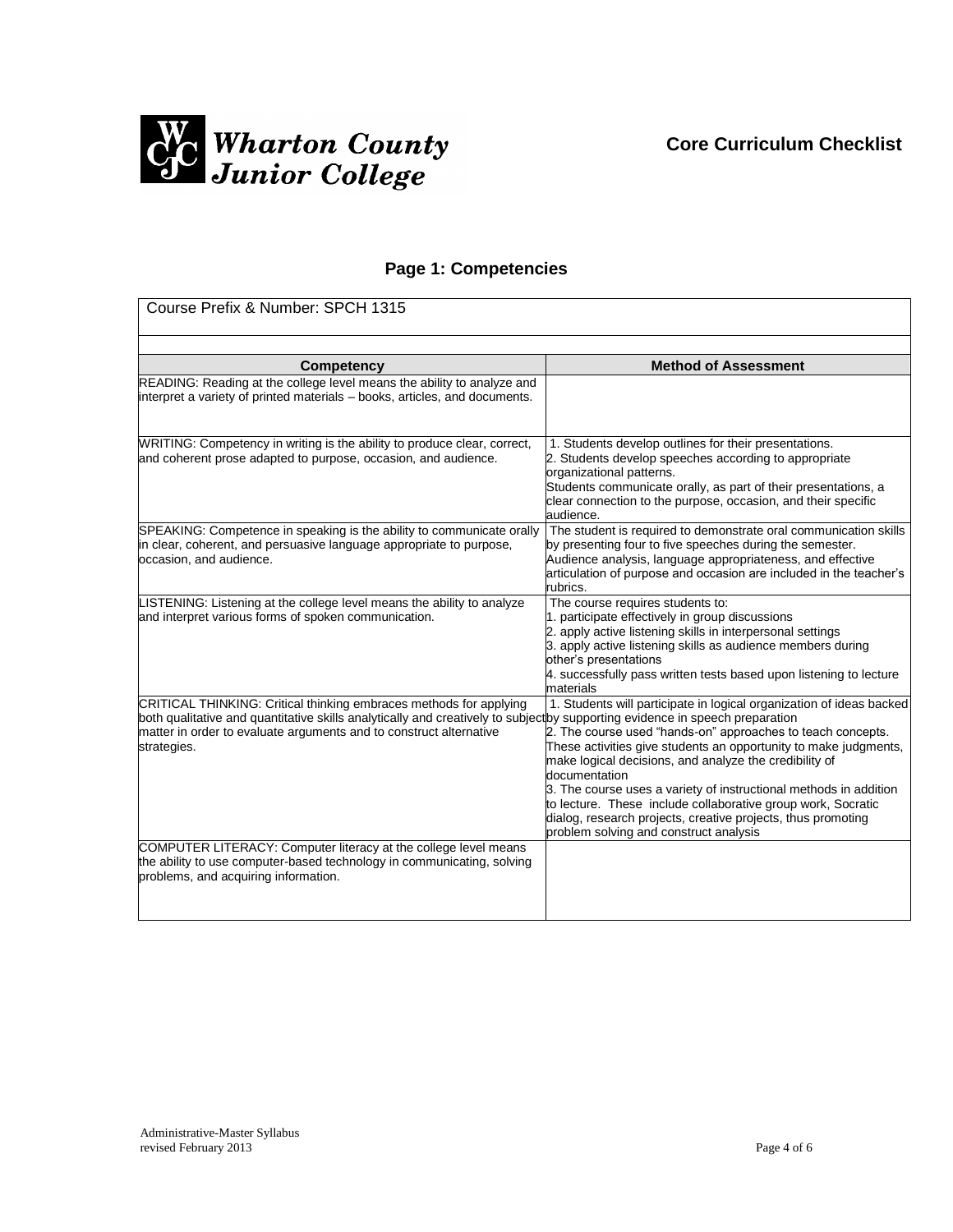

# **Page 2: Perspectives**

| Course Prefix & Number: SPCH 1315                                                                                                                                                                                                                                     |                                                                                                                                                                                                                                                                                                                                                                                                                          |  |
|-----------------------------------------------------------------------------------------------------------------------------------------------------------------------------------------------------------------------------------------------------------------------|--------------------------------------------------------------------------------------------------------------------------------------------------------------------------------------------------------------------------------------------------------------------------------------------------------------------------------------------------------------------------------------------------------------------------|--|
|                                                                                                                                                                                                                                                                       |                                                                                                                                                                                                                                                                                                                                                                                                                          |  |
| 1. Establish broad and multiple perspectives of the individual in<br>relationship to the larger society and world in which he or she lives, and<br>help the student to understand the responsibilities of living in a culturally-<br>and ethically-diversified world; | Students will perform audience analysis as part of their<br>preparation for speeches. Consequently, the cultural diversity of<br>the audience becomes a factor considered.                                                                                                                                                                                                                                               |  |
| 2. Stimulate a capacity to discuss and reflect upon individual, political,<br>economic, and social aspects of life to understand ways to be a<br>responsible member of society;                                                                                       | 1. A group assignment is mandatory in the course, demanding<br>small group communication skill development.<br>2. Informative and persuasive speeches are chosen with current<br>social and political issues in mind. Audience discussion and<br>response is encouraged as a natural part of the feedback<br>process.                                                                                                    |  |
| 3. Recognize the importance of maintaining health and wellness;                                                                                                                                                                                                       |                                                                                                                                                                                                                                                                                                                                                                                                                          |  |
| 4. Develop a capacity to use knowledge of how technology and science<br>affect lives;                                                                                                                                                                                 | Presentations may be developed using computer generated<br>visual aids. Students are encouraged to use PowerPoint and<br>media to enhance their effectiveness. Informative or persuasive<br>speeches on topics related effectiveness. Informative or<br>persuasive speeches on topics related to technology and science<br>are appropriate and encouraged.                                                               |  |
| 5. Develop personal values for ethical behavior;                                                                                                                                                                                                                      | Ethical considerations in public speaking are presented and<br>subsequently assessed via written exams. Additionally, the<br>application of the principles for ethical behaviors is observed in<br>the speaking event.                                                                                                                                                                                                   |  |
| 6. Develop the ability to make aesthetic judgments;                                                                                                                                                                                                                   | By exposing the students to over 100 speeches by fellow<br>classmates, the student will develop a keen understanding of<br>what visual aids are attractive and effective. Additionally they will<br>develop an appreciation for the attention getting artistry of props<br>and/or handouts. Subsequently, the student assessed via<br>presentational rubrics on their creative use and attractiveness of<br>visual aids. |  |
| 7. Use logical reasoning in problem solving;                                                                                                                                                                                                                          | 1. Students will participate in logical organization of ideas backed<br>by supporting evidence in speech preparation. Assessment<br>occurs in the speech evaluation.<br>2. Class activities give students an opportunity to problem solve,<br>make judgments, make logical decisions, and analyze the<br>credibility of documentation.                                                                                   |  |
| 8. Integrate knowledge and understanding of the interrelationships of the<br>scholarly disciplines                                                                                                                                                                    | This class is a performance based course, the skills of which are<br>transferable to all other disciplines. Topic choices are chosen by<br>the students and may encompass a wide variety of disciplines.<br>Topic choice is assessed in the speech rubric.                                                                                                                                                               |  |